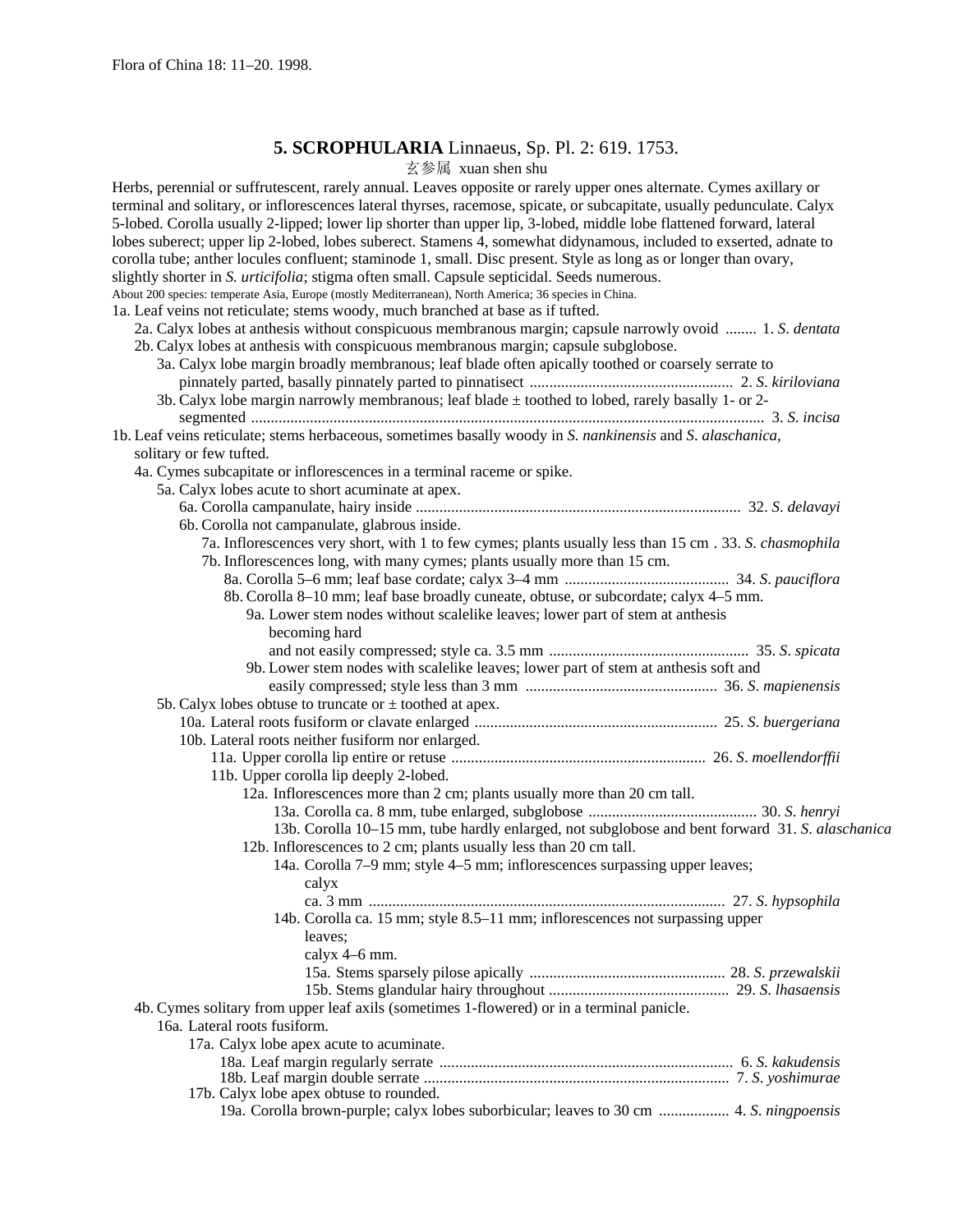| 16b. Lateral roots not fusiform.                                                           |
|--------------------------------------------------------------------------------------------|
| 20a. Annual, mostly with fibrous roots or primary root poorly developed  9. S. nankinensis |
| 20b. Perennial, often rhizomatous.                                                         |
| 21a. Rhizomes often with small globose nodules.                                            |
| 22b. Corolla 8-10 mm.                                                                      |
| 23a. Corolla subcampanulate, upper lip almost as long as lower lip; calyx ca. 3            |
|                                                                                            |
| mm                                                                                         |
| 23b. Corolla conspicuously labiate, upper lip much longer than lower lip; calyx            |
|                                                                                            |
| 21b. Rhizomes without small globose nodules.                                               |
| 24a. Stems conspicuously winged.                                                           |
| 25a. Calyx lobes ovate, apex acute to subacute, margin not membranous;                     |
|                                                                                            |
| 25b. Calyx lobes broadly ovate, apex nearly rounded, margin broadly                        |
| membranous; stamens shorter than corolla; capsule 5–6 mm  14. S. umbrosa                   |
| 24b. Stems wingless or slightly ribbed.                                                    |
| 26a. Flowers ca. 3 mm; filaments exserted from corolla  15. S. heucheriiflora              |
| 26b. Flowers more than 5 mm; filaments shorter than corolla.                               |
| 27a. Cymes with large and foliaceous bracts.                                               |
| 28a. Corolla 1.5–1.8 cm; style ca. 8 mm, ca. $2 \times$ as long as ovary 16. S. stylosa    |
| 28b. Corolla 0.6–1.2 cm; style 2–6 mm, slightly longer or shorter than                     |
| ovary.                                                                                     |
| 29a. Leaves coarsely serrate, base cuneate to narrowly attenuate;                          |
|                                                                                            |
| 29b. Leaves usually double serrate, base broadly cuneate to                                |
| cordate; plants more than 30 cm tall.                                                      |
| 30a. Peduncles and pedicels glabrous; corolla 6–7 mm,                                      |
| green                                                                                      |
|                                                                                            |
| 30b. Peduncles and pedicels glandular pilose; corolla 7-12                                 |
| mm, purple or purple-red.                                                                  |
| 31a. Leaves ovate to ovate-orbicular, base cordate to                                      |
| rounded; stems and leaves often hairy  18. S. fargesii                                     |
| 31b. Leaves ovate to ovate-lanceolate, base truncate to                                    |
| rounded; stems and leaves glabrous, rarely lower                                           |
|                                                                                            |
| 27b. Cymes with small bracts.                                                              |
| 32a. Calyx lobes acute.                                                                    |
| 33a. Racemes 8-15 cm, 8-25-flowered, in 1-flowered cymes                                   |
| 22. S. taihangshanensis                                                                    |
| 33b. Racemes mostly short in cymes of 3 to many flowers (S.                                |
| macrocarpa often with cymes reduced to a single flower).                                   |
| 34a. Inflorescences racemose or narrowly paniculate, ca. 5                                 |
| cm; cymes often 1-flowered, rarely 3-flowered;                                             |
| capsule                                                                                    |
|                                                                                            |
| 34b. Inflorescences paniculate (corymbose before                                           |
| spreading),                                                                                |
| to 15 cm; lower cymes 3–5-flowered; capsule ca. 1 cm                                       |
|                                                                                            |
| 32b. Calyx lobe apex obtuse (sometimes acute in S. mandarinorum).                          |
| 35a. Staminode $\pm$ fanlike to transversely oblong, width greater                         |
|                                                                                            |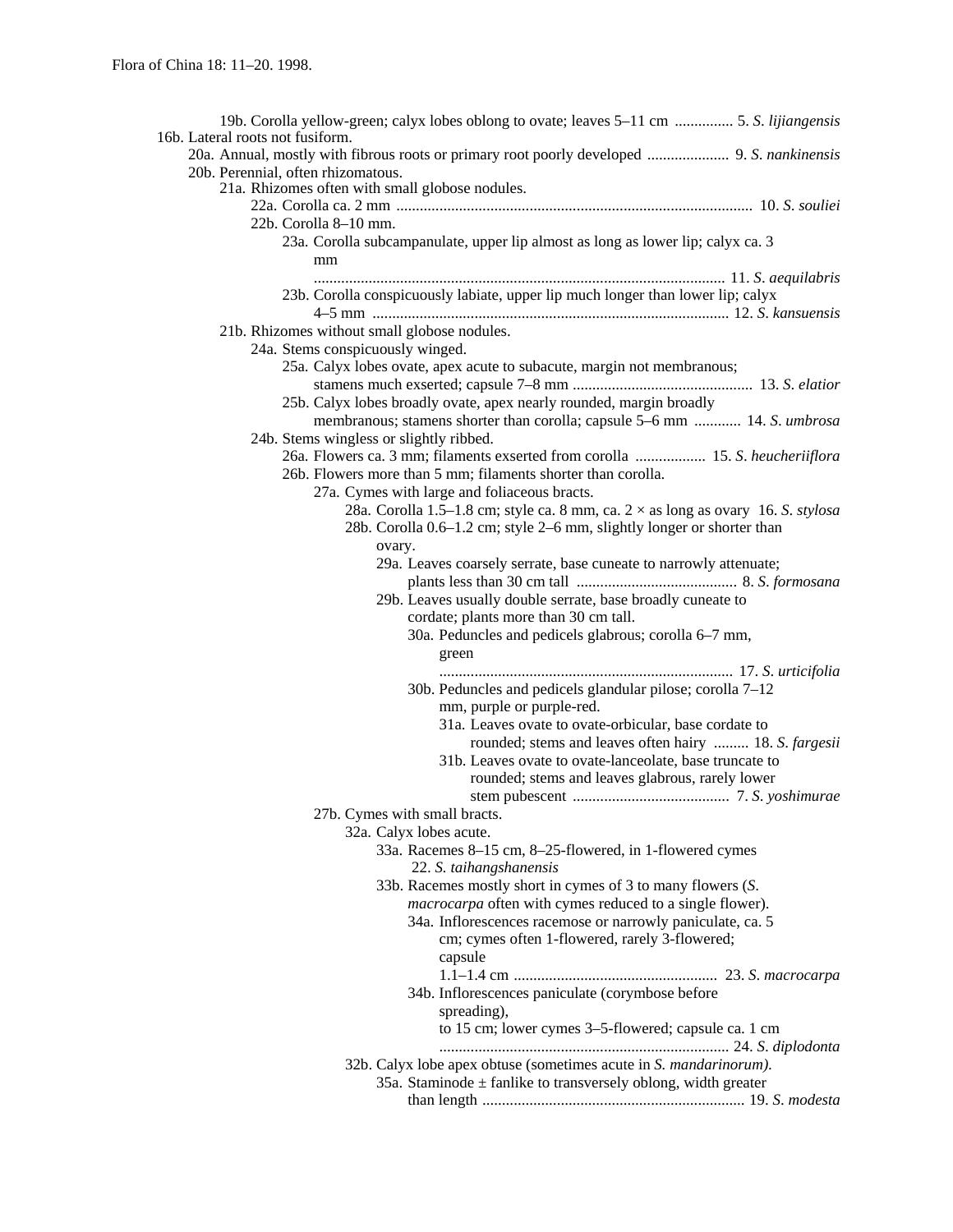35b. Staminode subrotund to obcordate, width equal or subequal to length. 36a. Plants usually 1 m; leaves 8–10 pairs; calyx 2–3 mm ................................................................... 20. *S*. *mandarinorum* 36b. Plants 0.3–0.4 m, rarely to 0.8 m; leaves 4 or 5 pairs; calyx ca. 4.5 mm .......................................... 21. *S*. *yunnanensis*

**1. Scrophularia dentata** Royle ex Bentham, Scroph. Ind. 19. 1835.

齿叶玄参 chi ye xuan shen

Herbs, suffrutescent, 20–40 cm tall, multibranched from a woody base as if tufted, whole plant generally black when dry. Stems subterete, glabrous or puberulent. Leaves subsessile or short petiolate; leaf blade narrowly oblong to ovate-oblong, 1.5–5 cm, base attenuate to cuneate, margin shallowly toothed, pinnately parted, pinnatisect, or rarely entire; pinnule basally sparsely and shallowly toothed. Panicles terminal, lax, narrow, 5–20 cm; cymes 1–3-flowered; peduncle sparsely glandular puberulent. Pedicel sparsely glandular puberulent. Calyx ca. 2 mm; lobes rotund to rotund-elliptic, glabrous, margin membranous, conspicuous only in fruit. Corolla purple-red, ca. 6 mm; tube globose-terete, ca. 4 mm; lower lip ca. 1/2 as long as upper lip; upper lip transversely rounded. Stamens  $\pm$ as long as corolla; staminode suboblong. Ovary ca. 2 mm. Style ca.  $2.5 \times$  as long as ovary. Capsule narrowly ovoid, 5–8 mm including beak. Fl. May–Oct, fr. Aug– Nov.

Floodplains, grassland, mountain slopes, forests; 4000–6000 m. Xizang [India, Pakistan].

## **2. Scrophularia kiriloviana** Schischkin, Fl. URSS 22: 306. 1955.

裂叶玄参 lie ye xuan shen

Herbs, suffrutescent, 30–50 cm tall, multibranched from a woody base as if tufted. Stems subterete, glabrous. Petiole 0.3–2 cm; leaf blade ovate-elliptic to ovate-oblong, 3–10 cm, margin basally pinnately parted to pinnatisect, apically toothed or serrate to pinnately parted; lobes serrate, rarely all coarsely serrate. Panicles terminal, lax, narrow, rarely axillary, 10–30 cm; cymes 3–7-flowered; rachises and pedicels sparsely glandular hairy. Calyx ca. 2.5 mm; lobes rotund, margin conspicuously membranous. Corolla purple-red, 5–7 mm; tube subglobose, 3.5–4 mm; lower lip ca. 1/2 as long as upper lip; upper lip lobes rotund. Stamens  $\pm$  as long as corolla lower lip; staminode oblong to narrowly oblong. Ovary ca. 1.5 mm. Style ca. 4 mm. Capsule subglobose. Fl. May–Jul, fr. Jul–Aug.

Edge of forests, shady places in mountains, along streams, crevices or sandy places; 700–2100 m. Xinjiang [Kazakstan, Kyrgyzstan, Tajikistan].

**3. Scrophularia incisa** Weinmann, Bot. Gart. Dorpat. 136. 1810.

砾玄参 li xuan shen

*Scrophularia canescens* Bongard var. *glabrata* Franchet; *S*. *cretacea* Fischer ex Sprengel var. *glabrata* (Franchet) Stiefelhagen. Herbs, suffrutescent, 20–70 cm tall, multibranched from a woody base as if tufted. Stems subterete, apically glabrous or glandular puberulent. Leaves short petiolate; leaf blade narrowly oblong to ovate-elliptic, 1–5 cm, base cuneate to attenuate, usually glabrous, margin shallowly toothed to lobed and basally rarely 1 or 2-parted, apex acute to obtuse. Panicles terminal, 10– 35 cm, narrow, lax; cymes 1–7-flowered; peduncle glandular puberulent. Pedicel glandular puberulent. Calyx ca. 2 mm, glabrous or basally glandular puberulent; lobes rotund, margin narrowly membranous. Corolla rosy to dark purple-red, 5–6 mm; tube globosecylindric, ca. 1/2 as long as corolla; lobes of lower lip ca. 1/2 as long as those of upper lip. Stamens as long as corolla; staminode oblong. Ovary ca. 1.5 mm. Style ca.  $3 \times$  as long as ovary. Capsule globose-ovoid, ca. 6 mm including beak. Fl. Jun–Aug, fr. Aug–Sep.

Gravelly floodplains, grassland in wet mountain valleys; 600–2600 m. Gansu, Nei Mongol, Ningxia, Qinghai [Kazakstan, Kyrgyzstan, Mongolia, Russia (Siberia), Tajikistan, Uzbekistan].

**4. Scrophularia ningpoensis** Hemsley in F. B. Forbes & Hemsley, J. Linn. Soc., Bot. 26: 178. 1890.

玄参 xuan shen

*Scrophularia microdonta* Franchet; *S*. *silvestrii* Bonati & Pampanini.

Herbs, to 1.5 m tall. Lateral roots few, fusiform to conical. Stems quadrangular, lightly grooved to nearly winged, glabrous or white crisped hairy. Leaves opposite, sometimes apically alternate; petiole to 4.5 cm; leaf blade below mostly ovate, upper ones ovatelanceolate to lanceolate, to  $30 \times 19$  cm, base cuneate, rounded, or subcordate, margin serrulate and rarely irregularly double serrate. Thyrses to 50 cm, largely lax; cymes terminal and axillary, often 2–4-flowered, rarely a terminal cyme less than 10 cm. Pedicel 0.3–3 cm, glandular hairy. Calyx 2–3 mm; lobes suborbicular, rounded, margin submembranous. Corolla brownpurple, 8–9 mm; tube subglobose; lower lip lobes subovate, middle lobe shorter than lateral lobes. Stamens slightly shorter than lower lip; staminode large and globose. Style ca. 3 mm. Capsule ovoid, 8–9 mm. Fl. Jun–Oct, fr. Sep–Nov.

• Bamboo forests, along streams, thickets, tall grasses; below 1700 m. Anhui, Fujian, Guangdong, Guizhou, N Hebei, Henan, Jiangsu, Jiangxi, S Shaanxi, Shanxi, Sichuan, Zhejiang.

Used medicinally.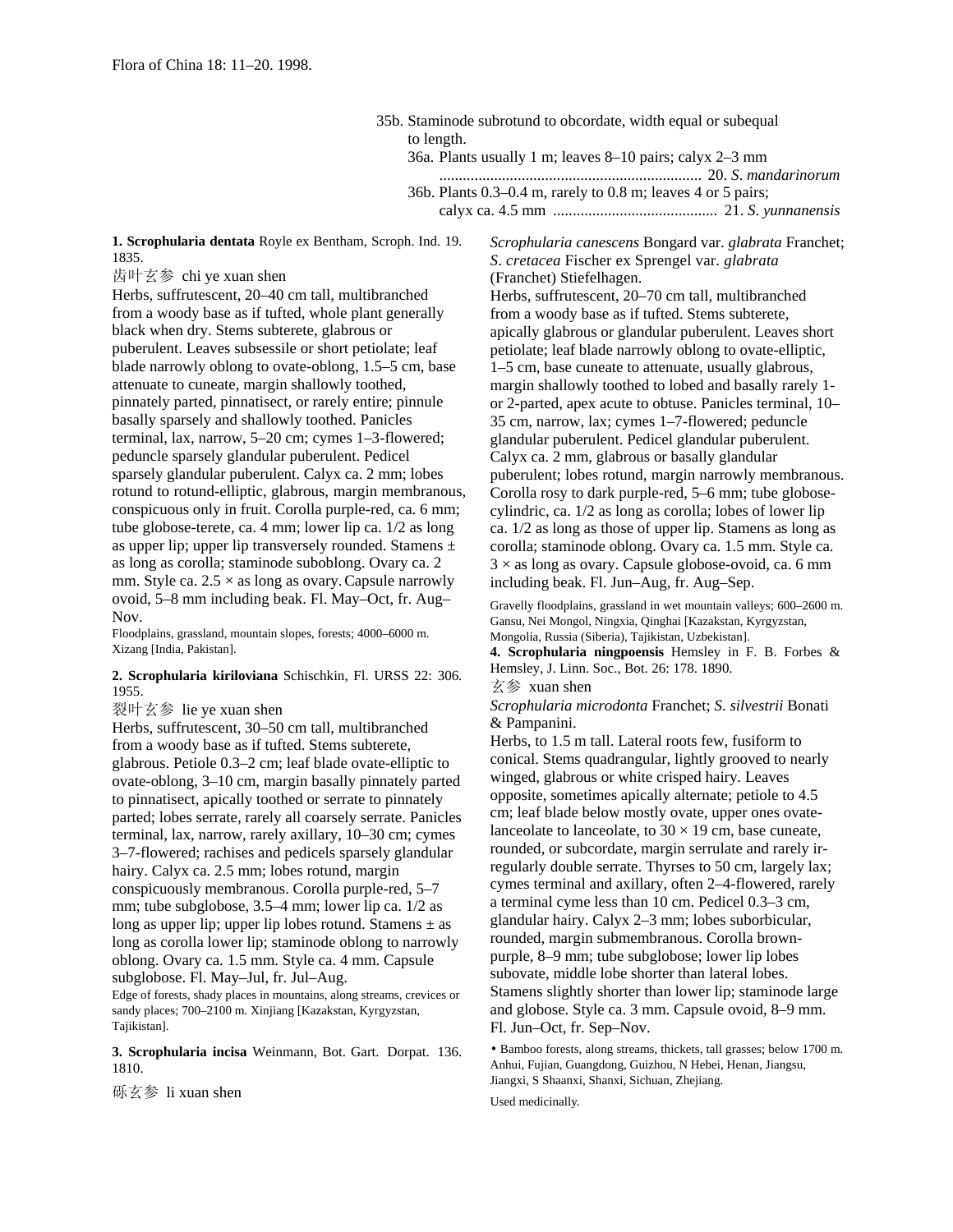**5. Scrophularia lijiangensis** T. Yamazaki, J. Jap. Bot. 65: 342. 1990.

丽江玄参 li jiang xuan shen

Herbs, erect, 40–80 cm tall. Lateral roots fusiform. Stems quadrangular, glabrous. Leaves opposite; petiole 1.5–3 cm, glabrous; leaf blade ovate,  $5-11 \times 2.5-5$  cm, base truncate to cuneate, margin  $\pm$  regularly serrate and often double serrate, apex acute; midrib abaxially raised; lateral veins 3 or 4 on each side of midrib. Thyrses terminal, narrow,  $5-10 \times$  ca. 2 cm; cymes 1–5-flowered; peduncle 3–5 mm, often glandular pubescent; bracts linear-lanceolate, 2–4 mm, glabrous, margin entire. Pedicel 0.5–1.5 cm, erect, sparsely glandular pilose. Calyx campanulate, glabrous; lobes oblong to ovate, ca.  $3 \times 1.5$ –2 mm, apex obtuse to rounded. Corolla yellowgreen, ca. 5 mm, glabrous; tube ca. 3 mm; lower lip ca. 1 mm, lobes orbicular and ca. 1 mm in diam.; upper lip fanlike, ca. 2 mm, lobes orbicular and ca. 1.5 mm in diam. Stamens included; filaments glandular pilose; staminode fanlike. Style ca. 3 mm; stigma capitate. Capsule ovoid, ca.  $5 \times 3$  mm. Fl. and fr. Aug–Sep. • 2600–2800 m. Yunnan (Lijiang Naxizu Zizhixian, Eryuan Xian). **6. Scrophularia kakudensis** Franchet, Bull. Soc. Bot. France 26: 87. 1879.

丹东玄参 dan dong xuan shen

*Scrophularia kakudensis* var. *latisepala* (Kitagawa) Kitagawa; *S*. *latisepala* Kitagawa.

Herbs, to 1 m tall, unbranched or apically branched. Lateral roots fusiform. Stems quadrangular, grooved, white pilose, pith white. Petiole to 4 cm; leaf blade ovate to narrowly ovate, 5–12 cm, abaxially glabrous or pubescent on veins, base rounded, subtruncate, or subcordate, margin regularly serrate. Thyrses to 30 cm; cymes terminal or axillary; peduncle and pedicels glandular hairy. Calyx ca. 4.5 mm; lobes ovate-elliptic to broadly ovate, apex acute. Corolla outside green, inside purplish brown, 7–8 mm; tube globose-cylindric; lower lip ca. 1.5 mm; upper lip ca. 3.5 mm, lobes rotund and with overlapping margins. Stamens ca. 1.5 mm; filaments compressed; staminode fanlike, ca. 1.5 mm. Ovary 2–2.5 mm. Style slightly longer than ovary. Capsule broadly ovoid, 7–9 mm. Fl. Jul–Aug, fr. Sep– Oct.

Scrub on mountain slopes. Liaoning (Dandong Shi, Xiuyan Xian) [Japan, Korea].

**7. Scrophularia yoshimurae** T. Yamazaki, J. Jap. Bot. 23: 86. 1949.

双锯叶玄参 shuang ju ye xuan shen

Perennials, 40–120 cm tall, usually branched. Roots often fusiform. Stems quadrangular, mostly glabrous, rarely basally pubescent. Leaves all green; petiole 0.5– 2.5 cm; leaf blade ovate to ovate-lanceolate, glabrous,  $5-14 \times 2-5$  cm, base truncate, rounded, or cuneate, margin double serrate, apex acute to acuminate. Thyrses terminal, lax, large; cymes terminal and axillary, 2–9-flowered; peduncle glandular pilose.

Pedicel 0.8–2 cm, glandular pilose. Calyx 3–5 mm; lobes ovate, apex obtuse to acute. Corolla purplish, urceolate, 7–12 mm; tube cylindric, 4–5 mm; lower lip ca. 1.5 mm; upper lip 3.5–4 mm, lobes rounded. Stamens ca. 1.5 mm longer than corolla tube; filaments white glandular; staminode obovate. Ovary glabrous. Style 3–5 mm. Capsule globose,  $6-8 \times 6-7$  mm, apex pointed.

• Edge of forests, trailsides, open stream banks; 600–2900 m. Taiwan. **8. Scrophularia formosana** H. L. Li, Quart. J. Taiwan Mus. 3: 68. 1950.

台湾玄参 tai wan xuan shen

Perennials, erect, 20–30 cm tall, branched. Stems flexible,  $\pm$  quadrangular, glabrescent. Petiole 0.5–1 cm, slightly winged, glabrescent; leaf blade oblong-ovate,  $2.5-4 \times 1-2$  cm, glabrous, base cuneate to narrowly attenuate, margin coarsely serrate, usually basally entire, apex acuminate. Peduncle 2–3 cm; bracts large, foliaceous. Cymes axillary,  $\pm$  lax, many flowered. Pedicel 5–10 mm, glabrous. Calyx ca. 3 mm; lobes ca. 1/2 of calyx length, triangular-ovate, glabrous, apex acute to acuminate. Corolla yellow, 8–10 mm, glabrous; tube cylindric, ca. 6 mm; lateral and middle lobes of lower lip erect, rounded, ca. 3 mm; upper lip 3–4 mm, slightly 2-lobed. Stamens included; filaments basally hairy. Ovary glabrous. Style ca. 6 mm, glabrous. Fruit unknown.

• Taiwan (Taidong Xian).

**9. Scrophularia nankinensis** P. C. Tsoong, Fl. Reipubl. Popularis Sin. 67(2): 394. 1979. 南京玄参 nan jing xuan shen

Annuals, to 50 cm tall, simple or occasionally branched. Roots filiform or primary root poorly developed. Stems basally woody. Leaves opposite, alternate upward; petiole ca. 6 mm; leaf blade ovate to rhomboid-ovate, base broadly cuneate to subcordate, margin irregularly and coarsely few serrate. Cymes axillary, 1-flowered, rarely 2- or 3-flowered below. Pedicel to 1.5 cm, sparsely glandular hairy. Calyx ca. 3 mm; lobes ovatelanceolate to narrowly ovate, apex acute. Corolla red, ca. 6.5 mm; lower lip lobes similar to each other; upper lip slightly longer than lower lip, lobes broadly rounded and with overlapping margins. Stamens  $\pm$  as long as lower lip; staminode rounded. Ovary ovoid. Style ca. 2.5 mm, slightly shorter than ovary. Fruit unknown. Fl. Apr–May.

• Low elevations. Jiangsu (Nanjing Shi).

**10. Scrophularia souliei** Franchet, Bull. Soc. Bot. France 47: 15. 1900.

小花玄参 xiao hua xuan shen

Herbs, slender, 3–20 cm tall. Rhizomes slender, ca. 5 mm in diam., often with globose nodules. Stems erect or  $\pm$  bent and ascending, pilose. Leaf blade ovate to triangular-ovate, rarely oblong-ovate, abaxially pilose on veins, adaxially appressed white hairy, base cuneate to truncate, margin irregularly and obtusely coarsely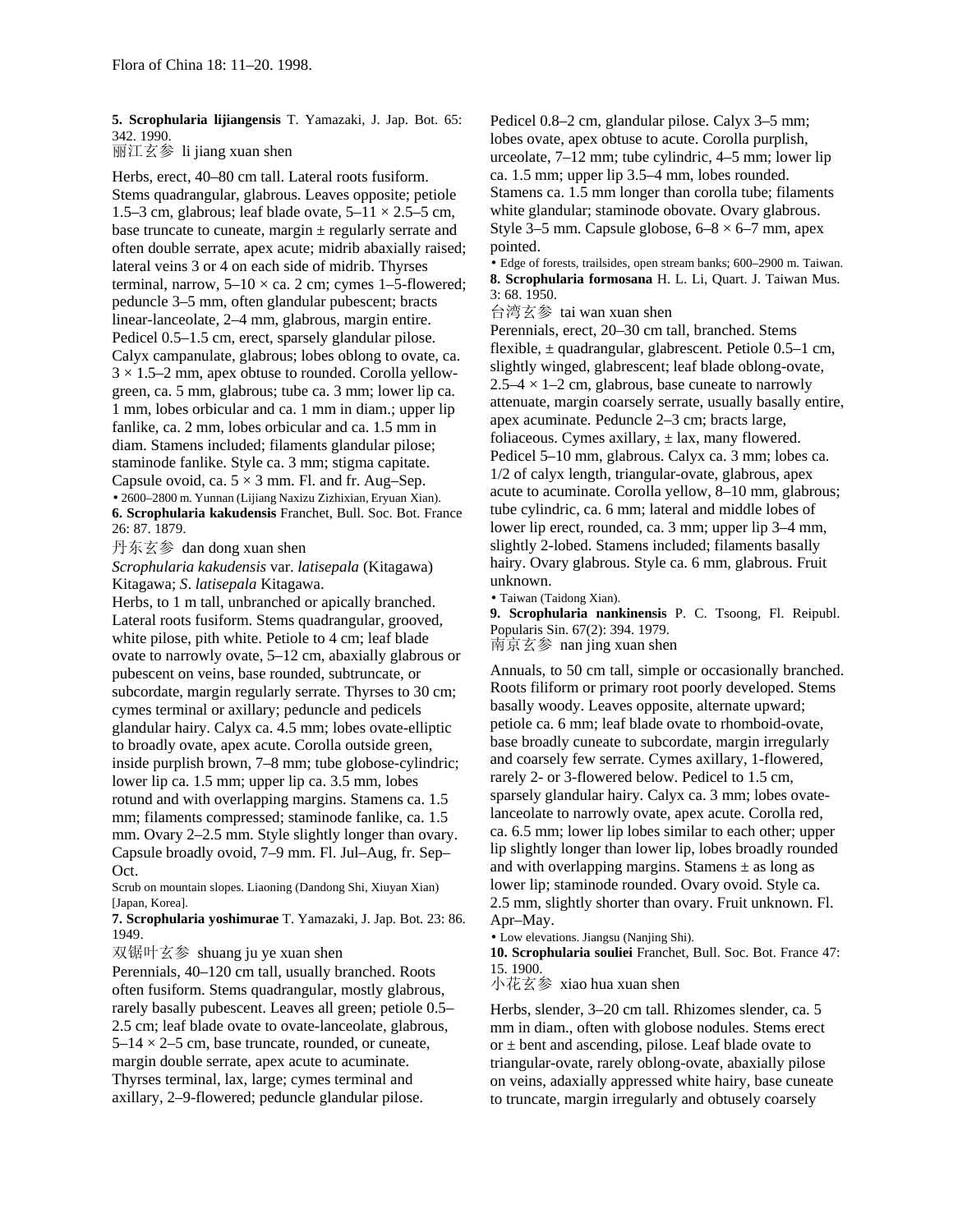toothed. Thyrses terminal, narrow, lax; cymes mostly 3 flowered, opposite; peduncle slender, to 1.7 cm. Pedicel ca. 2 mm, glandular hairy. Calyx  $\pm$  hooded, ca. 1 mm; lobes triangular-ovate. Corolla green, ca. 2 mm; tube globose; throat brownish; lower lip conspicuously shorter than upper lip, with much smaller lobes; upper lip lobes orbicular, margins not overlapping. Stamens included; staminode subglobose to reniform. Ovary ca. 0.7 mm. Style slightly longer than ovary. Capsule narrowly ovoid, 4–5 mm. Fl. and fr. Jun–Jul. • Grassland on mountain slopes; ca. 3700 m. S Gansu, E Qinghai, W Sichuan.

**11. Scrophularia aequilabris** P. C. Tsoong, Fl. Reipubl. Popularis Sin. 67(2): 394. 1979.

等唇玄参 deng chun xuan shen

Herbs, slender, to 20 cm tall, unbranched. Rhizomes slender, sometimes with small globose nodules. Stems hollow, narrowly winged, striate. Leaves on lower nodes scalelike, otherwise leaf blade broadly ovate, 0.2–3 cm, adaxially glabrous or sparsely pubescent, base truncate to subcordate, margin with few irregular large teeth or double toothed. Cymes mostly from upper leaf axils, 1-flowered, rarely 2-flowered. Pedicel slender, more than 2.5 cm, puberulent to subglabrous. Calyx ca. 3 mm; lobes ovate-oblong, apex subobtuse to acute. Corolla white, subcampanulate, ca. 8 mm; lower lip lobes narrow; upper lip almost as long as lower lip, lobes broadly rounded, with overlapping margins. Stamens slightly longer than corolla tube; staminode small, narrowly spatulate. Ovary 1.5–2 mm. Style 5–6 mm. Fruit unknown. Fl. Jun–Jul.

• Forests; 3300–3900 m. W Sichuan.

**12. Scrophularia kansuensis** Batalin, Trudy Imp. S.-Peterburgsk. Bot. Sada 13: 381. 1894.

甘肃玄参 gan su xuan shen

Herbs, 5–40 cm tall. Rhizomes slender, ca. 5 mm in diam, usually with small globose nodules. Stems hollow, erect, subquadrangular, glandular hairy. Petiole to 2 cm; leaf blade ovate, 1–3 cm, abaxially densely hairy, adaxially glabrous or sparsely hairy, base rounded to subcordate, margin subentire to irregularly coarsely toothed. Cymes 1- or 2-flowered, solitary in upper axils or in a subterminal and narrow inflorescence; peduncle 1–2.5 cm, glandular hairy. Pedicel shorter than peduncle, glandular hairy. Calyx 4–5 mm, glandular hairy; lobes oblong-ovate to ovatelanceolate, apex obtuse to acute. Corolla greenish white, ca. 1 cm; tube subglobose; lower lip lobes rotund; upper lip conspicuously longer than lower lip, lobes obovate. Stamens shorter than lower lip; staminode subglobose. Ovary slightly shorter than style. Style 4–5 mm. Capsule ovoid, ca. 8 mm. Fl. and fr. May–Aug. • Grassland on mountain slopes, fields; 2300–4500 m. SE Gansu, Qinghai (Tongde Xian), N Sichuan.

**13. Scrophularia elatior** Bentham, Scroph. Ind. 18. 1835. 高玄参 gao xuan shen

#### *Scrophularia petitmenginii* Bonati.

Herbs, to 2 m tall, often branched. Lateral roots with nodules to 2.6 cm in diam. Rhizomes with fibrous roots. Stems quadrangular, conspicuously winged, pith white. Petiole to 10 cm, conspicuously winged; leaf blade ovate to lanceolate, 5–25 cm, base cuneate, orbicular, or rarely shallowly cordate, margin serrate to double serrate. Thyrses terminal, to 30 cm; cymes 5–8 flowered; peduncle to 5 mm, glandular hairy. Pedicel glandular hairy. Calyx ca. 3 mm; lobes ovate, margin not membranous, apex acute to subacute. Corolla green, ca. 6 mm; lower lip with narrow middle lobe; upper lip slightly longer than lower, lobes orbicular, ca. 1 mm, with overlapping margins. Stamens ca.  $2 \times$  as long as corolla, exserted; staminode fanlike to obovate, slightly longer than upper lip, sometimes absent. Ovary ca. 2.8 mm. Style ca. 7 mm. Capsule globose-ovoid, 7–8 mm including short beak. Fl. Jul–Sep, fr. Sep–Nov. Forests, wet grassland; 2000–3000 m. S Xinjiang, Yunnan [Nepal, Sikkim].

**14. Scrophularia umbrosa** Dumortier, Fl. Belg. 37. 1827. 翅茎玄参 chi jing xuan shen

Herbs, erect, 50–130 cm tall, glabrous except for glandular hairs on pedicels. Stems quadrangular, to 8 mm in diam., narrowly winged, white pithed or hollow with age. Petiole to 5 cm, narrowly winged; leaf blade ovate to ovate-lanceolate, 7–10 cm, base rounded to subcordate, margin shallowly serrate. Thyrses terminal, to 20 cm; cymes numerous. Pedicel to 1 cm. Calyx 2–3 mm; lobes broadly ovate, margin broadly membranous, apex nearly rounded. Corolla green, purplish yellow, or brown, 4–6 mm; tube subglobose; lower lip middle lobe somewhat narrow; upper lip slightly longer than lower lip, lobes  $\pm$  semiorbicular, with overlapping margins. Stamens almost as long as lower lip; staminode reniform. Ovary ca. 2 mm. Style ca. 2 mm. Capsule ovoid-globose, 5–6 mm. Fl. Jun–Aug, fr. Jul–Sep. Forests, along streams; 900–1700 m. N Xinjiang [Russia; Europe]. **15. Scrophularia heucheriiflora** Schrenk in Fischer & C. A. Meyer, Enum. Pl. Nov. 1: 25. 1841.

新疆玄参 xin jiang xuan shen

Herbs, to 8 cm tall. Stems subquadrangular, white hairy, apically glandular hairy, pith white. Leaves scalelike on lower nodes. Petiole to 5 cm, densely white hairy; leaf blade mostly triangular-ovate, to  $13 \times 9$  cm, abaxially with short white hairs, base cordate to rarely broadly cuneate, margin irregularly triangular-serrate. Thyrses narrowly conical, to 30 cm, less than 3.5 cm wide, densely glandular hairy; peduncle less than 1 cm. Pedicel ca. 5 mm. Calyx ca. 2.5 mm; lobes linearoblong, margin submembranous. Corolla ca. 3 mm, slightly longer than calyx; upper lip slightly longer than lower lip; lobes orbicular. Stamens ca. 5 mm, exserted from corolla; staminode large, ligulate. Ovary ca. 1 mm. Style to 5 mm. Capsule ovoid-globose, ca. 6 mm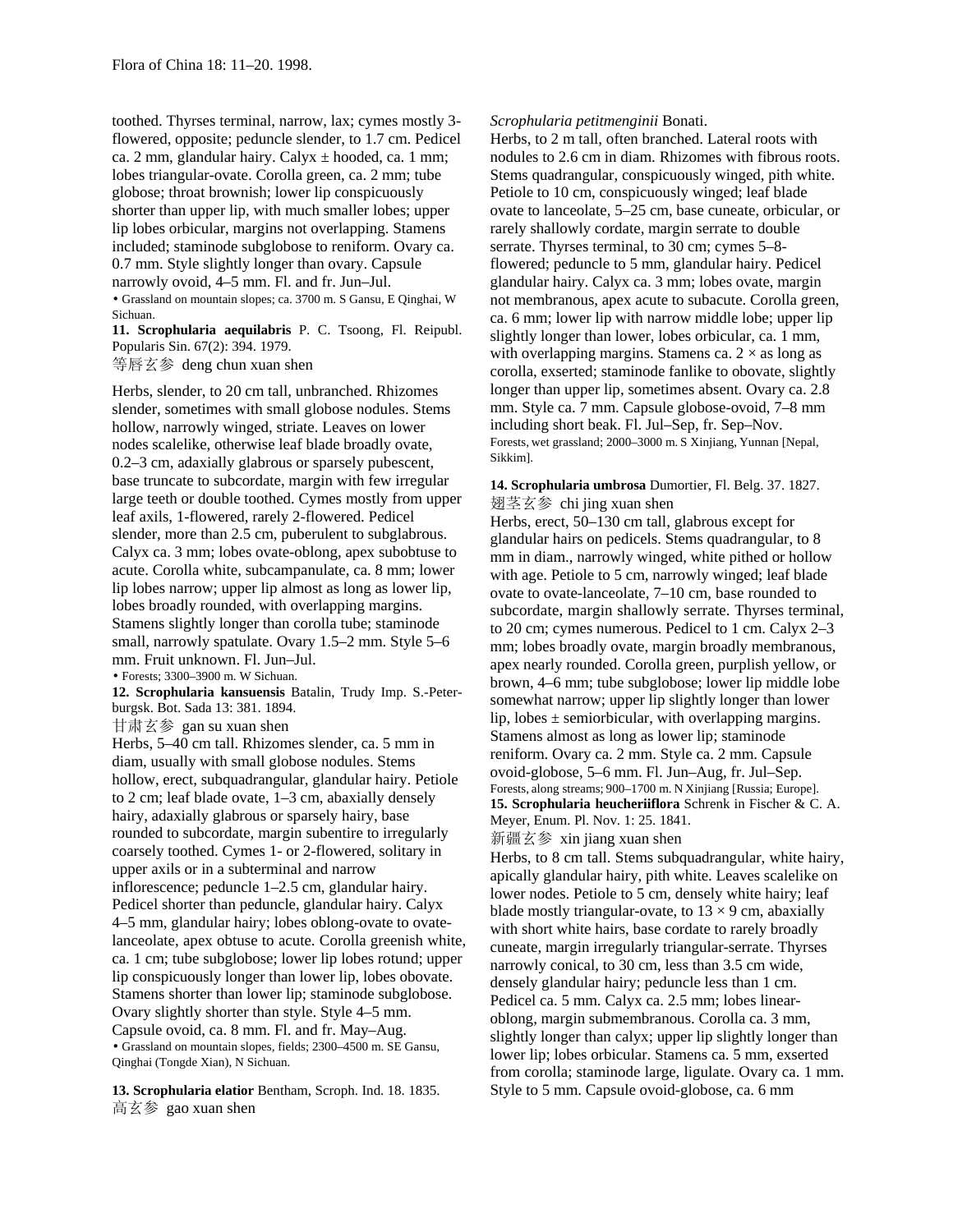including beak, veins conspicuously reticulate. Fl. and fr. May–Jun.

Below 900 m. N Xinjiang [Kazakstan, Kyrgyzstan, Tajikistan, Uzbekistan].

**16. Scrophularia stylosa** P. C. Tsoong, Fl. Reipubl. Popularis Sin. 67(2): 394. 1979.

长柱玄参 chang zhu xuan shen

Stems to 60 cm tall, simple or apically short branched. Stems densely glandular hairy, hollow. Leaves lower 2 pairs smaller than others; petiole to 4 cm, narrowly winged; leaf blade narrowly to broadly ovate, to  $9 \times 9.5$ cm, thin, abaxially grayish white, adaxially green, base broadly cuneate to subcordate, margin toothed to rarely shallowly crenate-toothed. Cymes axillary, 1–3 flowered; peduncle slender, ca. 1.5 cm, glandular hairy; bracts large, foliaceous. Pedicel slender, to 2.5 cm, glandular hairy. Calyx 4–5 mm, glandular pubescent; lobes lanceolate-ovate to lanceolate, apex acute. Corolla light yellow, 1.5–1.8 cm; tube 0.9–1.1 cm; lower lip lobes orbicular, middle lobe larger than other lobes; upper lip ca. 1.5 mm longer than lower lip, lobes rotund, with overlapping margins. Stamens slightly shorter than lower lip; staminode obcordate, ca. 0.5 mm. Ovary ca. 3 mm. Style ca. 8 mm. Capsule narrowly ovoid, 0.9–1.1 cm including beak. Fl. Jun, fr. Jul–Sep.

• On rocks; 2000–3000 m. Shaanxi (Foping Xian).

**17. Scrophularia urticifolia** Wallich ex Bentham, Scroph. Ind. 18. 1835.

荨麻玄参 qian ma xuan shen

*Scrophularia forrestii* Diels.

Herbs, to 1 m tall. Stems quadrangular, pith white. Leaves 3–5 pairs; petiole 2–4 cm or to 7 cm below; leaf blade broadly ovate, ovate-elliptic, or oblong,  $6-9 \times 4-$ 6 cm, base subcordate to rounded, margin coarsely double serrate. Thyrses large and spreading, terminal on lateral branches, to 30 cm; peduncle glabrous; bracts large and foliaceous, gradually decreasing in size toward inflorescences apex. Pedicel glabrous. Calyx ca. 3 mm; lobes elliptic, apex obtuse. Corolla light green, 6–7 mm; tube 3–4 mm; lower lip lobes subequal; upper lip ca. 2 mm longer than lower lip, lobes with overlapping margins. Stamens  $\pm$  as long as lower lip; staminode subglobose. Ovary ca. 2 mm. Style slightly shorter than ovary. Fruit unknown. Fl. Apr–May. Grassland of mountain slopes, scrub; 2700–2800 m. S Xizang, W Yunnan [Bhutan, India (Darjeeling), Nepal, Sikkim].

**18. Scrophularia fargesii** Franchet, Bull. Soc. Bot. France 47: 12. 1900.

长梗玄参 chang geng xuan shen

*Scrophularia franchetiana* P.C.Tsoong; *S*.*wilsonii* Bonati.

Perennials, more than 60 cm tall. Roots stout,  $\pm$  fleshy. Stems obscurely quadrangular, hollow, glabrous, white pilose, or glandular pilose. Leaves opposite; petiole to 5 cm, narrowly winged; leaf blade ovate to ovateorbicular, 5–9 cm, thin, abaxially puberulent on veins, adaxially glabrous or sparsely hairy, base rounded,

cordate-truncate, or rarely broadly cuneate, margin unequally double serrate. Cymes axillary or terminal, 1–3-flowered, rarely 5-flowered; peduncle slender, more than 3 cm. Pedicel slender, more than 3 cm, glandular pilose; bracts large, foliaceous. Calyx ca. 5 mm; lobes narrowly ovate to orbicular-ovate, apex obtuse to acute, margin membranous and more conspicuous in fruit. Corolla purple-red, 1–1.2 cm; tube ovoid-globose; lower lip lobes rounded, middle lobe smaller than other lobes; upper lip 2–3 mm longer than lower lip, lobes 1.5–2 mm, with overlapping margins. Stamens slightly shorter than lower lip; staminode subglobose. Ovary slightly shorter than style. Style 3–4 mm. Capsule narrowly ovoid, 9–10 mm. Fl. Jun–Jul, fr. Aug.

• Grassland, scrub; 2000–3300 m. Hubei (Shennongjia Linqu), Sichuan.

*Scrophularia maximowiczii* Gorschkova is reported from NE China (Bot. Mater. Gerb. Inst. Komarova Akad. Nauk SSSR 14: 444. 1951) and is similar to *S. fargesii* but differs by having lanceolate calyx lobes with acute apices. The authors have not seen any specimens of this species.

**19. Scrophularia modesta** Kitagawa, Rep. Exped. Manchoukuo sect. IV, 2: 28. 1935.

山西玄参 shan xi xuan shen

Herbs, to 60 cm tall. Stems densely glandular hairy, white pithed or sometimes hollow. Leaves ovate, ovateoblong, or oblong-lanceolate, to  $9 \times 5$  cm, pubescent, base often asymmetrical and rounded, subtruncate, subcordate, or rarely broadly cuneate, margin variously toothed. Thyrses terminal or sometimes on lateral branches, to 30 cm; cymes widely spaced, 3–7-flowered; peduncle to 1.5 cm, glandular hairy; bracts small. Pedicel usually 4(–10) mm, glandular hairy. Calyx ca. 4 mm, subglabrous; lobes ovate, apex obtuse. Corolla green to yellow-green, ca. 8 mm; tube oblong-globose, ca. 4 mm; lower lip middle lobe slightly shorter than lateral lobes; upper lip ca. 1 mm longer than lower lip, lobes ovate, with overlapping margins. Stamens slightly shorter than lower lip; staminode  $\pm$  fanlike to transversely oblong, wider than long. Ovary ca. 2.5 mm. Style 3–4 mm. Capsule ovoid, 5–9 mm. Fl. May–Jul, fr. Jul–Sep.

• Grassland along rivers, under forests; 1100–2300 m. Hebei, Shaanxi, Shanxi.

*Scrophularia modesta* is similar to *S*. *mandarinorum* and *S*. *yunnanensis* which together form a natural group. T. Yamazaki (J. Jap. Bot. 23: 83. 1949) treated *S*. *modesta* as a synonym of *S*. *moellendorffii* Maximowicz. Although these two species are superficially similar, the flower morphology is quite different. **20. Scrophularia mandarinorum** Franchet, Bull. Soc. Bot.

France 47: 13. 1900.

单齿玄参 dan chi xuan shen

*Scrophularia duclouxii* Stiefelhagen & Bonati; *S*. *stiefelhagenii* Bonati.

Herbs, to 1 m tall. Stems glandular, hairy or basally subglabrous, pith white. Leaves ca. 8–10 pairs; petiole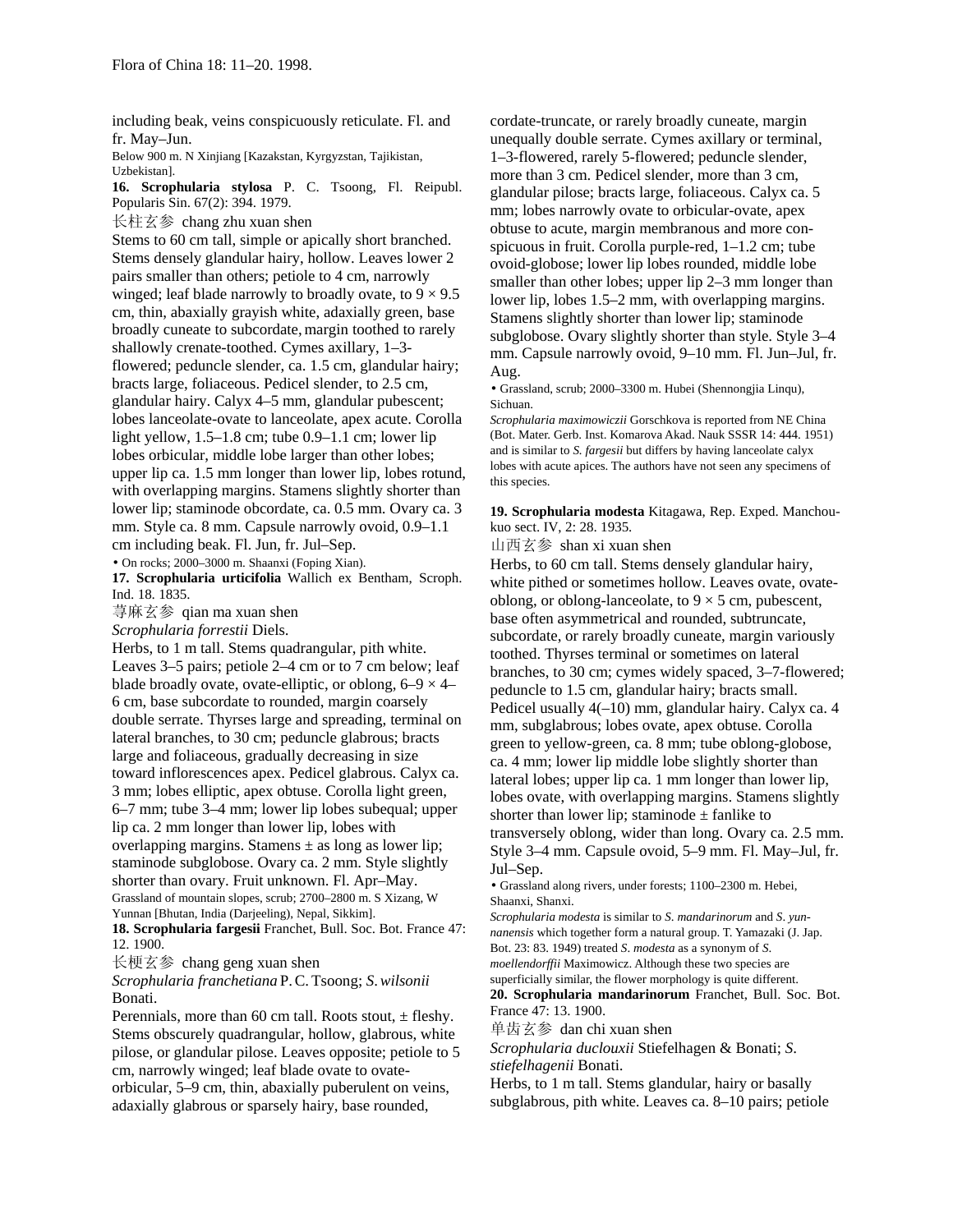to 2.5 cm, narrowly winged, glandular hairy or glabrous; leaf blade ovate to ovate-lanceolate, glabrous, puberulent, or pilose, base broadly cuneate, rounded, or subcordate, margin regularly to somewhat irregularly serrate or rarely double serrate. Thyrses narrow, ca. 20 cm; peduncle 0.5–1.5 cm, glandular hairy; bracts small. Pedicel 0.5–1.5 cm, glandular hairy. Calyx 2–3 mm; lobes ovate-lanceolate to lanceolate-oblong, apex obtuse to acute. Corolla 5–8 mm; tube 3–5 mm; upper lip 1–1.5 mm longer than lower lip; lobes orbicular, with overlapping margins, lateral lobes wider than long, middle lobe smaller than lateral lobes. Stamens as long as or slightly shorter than lower lobes; staminode small, subglobose, ± as wide as long. Ovary ca. 2 mm. Style ca. 2 mm. Capsule ovoid, 6–7 mm including beak. Fl. Jul–Aug, fr. Aug–Oct.

• Forests, grassland on mountain slopes, riverbanks; 1800–3800 m. SW to W Sichuan, S to SE Xizang, NW Yunnan.

**21. Scrophularia yunnanensis** Franchet, Bull. Soc. Bot. France 47: 12. 1900.

云南玄参 yun nan xuan shen

Herbs, slender, 30–40(–80) cm tall. Rhizomes slender. Stems glandular hairy. Leaves often crowded below, ca. 4 or 5 pairs, increasing in size upward; petiole to 3.5 cm, narrowly winged, pilose; leaf blade elliptic-ovate to oblong-obovate, to  $8 \times 5$  cm, sparsely white hairy on both surfaces or only on veins abaxially, base subcordate, truncate, or broadly cuneate, margin undulate and double serrate. Thyrses terminal, narrow, 8–20 cm; cymes 2–5-flowered; peduncle ca. 2 cm, glandular hairy; bracts small. Pedicel ca. 2 cm, glandular hairy. Calyx ca. 4.5 mm; lobes ovateorbicular, apex obtuse-rounded. Corolla green, 7–10 mm; tube subglobose; lower lip middle lobes smaller than lateral lobes; upper lip lobes orbicular, with overlapping margins. Stamens as long as or slightly longer than lower lip; staminode obcordate to subglobose,  $\pm$  as wide as long. Ovary ca. 2 mm. Style to 3 mm. Capsule narrowly ovoid, ca. 8 mm. Fl. May–Aug, fr. Aug–Sep.

• Rocky grassland; 3000–3700 m. SW Sichuan, NW Yunnan.

# **22. Scrophularia taihangshanensis** C. S. Zhu & H. W. Yang, Acta Phytotax. Sin. 35: 76. 1997.

太行山玄参 tai hang shan xuan shen Perennials, 20–45 cm tall. Stems, peduncles, bracts, pedicels, and calyces pilose and glandular pubescent. Stems quadrangular. Petiole 4–6 cm. Basal leaf blade ovate to ovate-deltoid,  $3.5-5 \times (2.5-3-4.5)$  cm, puberulent, base subcordate, margin double dentate or lobed and lobes dentate, apex acute to obtuse. Stem leaf blades  $5-8 \times 3.5-5$  cm, puberulent, base cordate, rounded, or broadly cuneate, margin double dentate or lobed and lobes dentate, apex acute to obtuse. Thyrses terminal, racemose, 8–15 cm, (8–)10–25-flowered; rachis zig-zag; bracts linear, small. Pedicel 1–2 cm. Calyx 6–8 mm; lobes parted to near base, lanceolate,

apex acute. Corolla yellow-green, 6–8 mm; tube  $4-5 \times$ 2–2.5 mm; upper lip 0.5–1 mm longer than lower lip, lobes obovate-oblong,  $2-2.5 \times$  ca. 1.5 mm. Stamens  $\pm$ as long as corolla; staminode oblong. Capsule ovoid, 4– 5 mm including beak. Seeds oblong,  $0.4-0.5 \times$  ca. 0.3 mm, angular. Fl. and fr. Jul–Aug. • Edge of forests; ca. 900 m. Henan (Qinyang Xian).

**23. Scrophularia macrocarpa** P. C. Tsoong, Fl. Reipubl. Popularis Sin. 67(2): 395. 1979.

大果玄参 da guo xuan shen

Perennials,  $15-35$  cm tall. Roots  $\pm$  stout, ca. 2 cm in diam. Stems hollow. Basal leaves 3 or 4 pairs, scalelike. Stem leaves petiole flattened, narrowly winged, to 6 cm; leaf blade ovate, broadly ovate, or triangular-ovate, to 9.5 cm, adaxially glabrous or puberulent, base cuneate to shallowly cordate, margin double serrate. Thyrses terminal, racemose or narrowly paniculate, ca. 5 cm; cymes 1(–3)-flowered; peduncle glandular hairy; bracts small. Pedicel glandular hairy. Calyx 5–6 cm; lobes ovate-lanceolate, apex acute. Corolla yellow-green, ca. 9 cm; tube subglobose, ca. 6 mm; lower lip lobes rounded; upper lip ca. 2.5 mm longer than lower lip, lobes orbicular, with overlapping margins. Stamens slightly shorter than lower lip; staminode obovate, small. Style as long as ovary or slightly longer. Capsule ovoid, 1–1.4 cm. Fl. May, fr. Jun.

• Forests; 3000–3600 m. SW Sichuan, Yunnan (Luquan Xian).

**24. Scrophularia diplodonta** Franchet, Bull. Soc. Bot. France 47: 14. 1900.

重齿玄参 chong chi xuan shen

*Scrophularia crenatosepala* H. L. Li; *S*. *diplodonta* var. *tsanchanensis* Franchet.

Perennials, to 70 cm tall. Roots stout. Stems hollow, striate, sometimes apically quadrangular. Basal leaves scalelike. Stem leaves petiole narrowly winged, to 2 cm; leaf blade lanceolate to ovate, 5–10 cm, papery, base cuneate to subcordate, margin serrate or double serrate. Thyrses terminal, corymbose at first, paniculate later, ca.  $15 \times 7$  cm, lower cymes 3–5-flowered; peduncle to 2 cm; bracts small. Pedicel to 1.5 cm, glandular and eglandular puberulent. Calyx ca. 5 mm; lobes subequal, narrowly ovate to ovate-lanceolate, margin entire or irregularly crenate, apex acute. Corolla whitish green, ca. 1 cm; tube globose, ca. 5 mm; lower lip lobes oblong to oblong-ovate; upper lip ca. 2.5 mm longer than lower lip, lobes obovate, with overlapping margins. Stamens almost as long as lower lips; staminode obovate to obtriangular-cordate. Ovary ca. 2 mm. Style slightly longer than ovary. Capsule ca. 1 cm. Fl. May– Jun, fr. Jul–Aug.

• Grassland on mountain slopes, mixed forests; 3000–3600 m. NW Yunnan.

**25. Scrophularia buergeriana** Miquel, Ann. Mus. Bot. Lugduno-Batavum 2: 116. 1865.

北玄参 bei xuan shen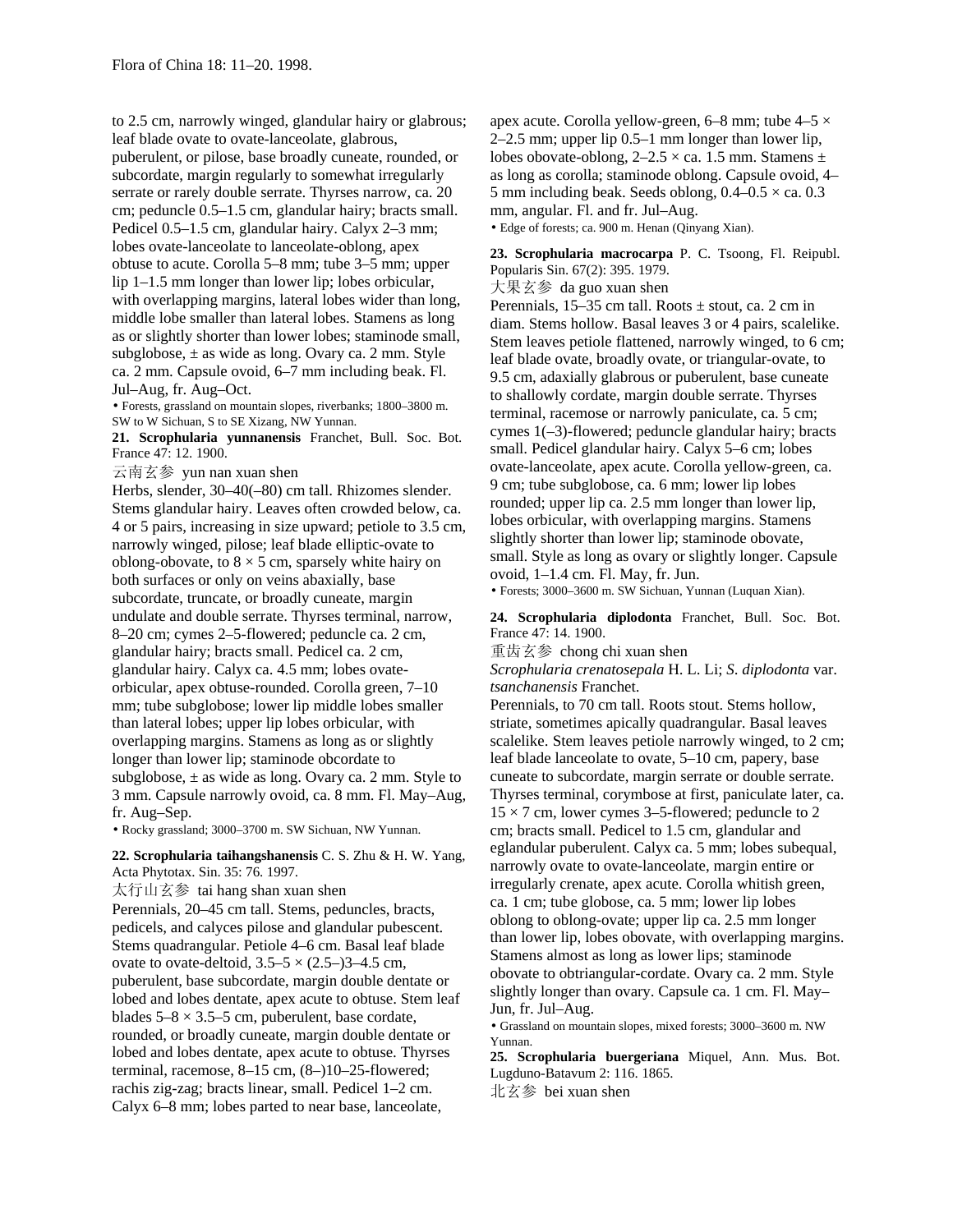Herbs, to 1.5 m tall. Lateral roots fusiform, inflated. Rhizomes with fleshy nodules. Herbage glabrous, sparsely hairy, or white villous. Stems narrowly winged, pith white. Petiole to 5.5 cm; leaf blade ovate to elliptic-ovate, 5–12 cm, base broadly cuneate to truncate, margin acutely serrate. Thyrses spicate, to 50 cm, less than 2 cm wide; cymes all alternate or lower ones subopposite; peduncle less than 5 mm, sparsely glandular hairy. Pedicel less than 5 mm, sparsely glandular hairy. Calyx ca. 2 mm; lobes ovate-elliptic to broadly ovate, apex obtuse to rounded. Corolla yellowgreen, 5–6 mm; lower lip lobes rounded to obtuse; upper lip ca. 1.5 mm longer than lower lip, lobes rounded to obtuse, with overlapping margins. Stamens almost as long as lower lip; staminode obovate. Ovary ca. 1.5 mm. Style ca. 3 mm. Capsule ovoid, 4–6 mm. Fl. Jul, fr. Aug–Sep.

Wild or cultivated. Lower mountain slopes, wet grassland; 200–1500 m. Gansu (Huating Xian), Hebei, Henan, Jilin, Liaoning, Shaanxi (Taibai Shan), Shandong, Shanxi (Xia Xian) [Japan, Korea].

*Scrophularia amgunesis* F. Schmidt and *S. mandchurica* Maximowicz have been reported from NE China (P. Y. Fu, ed. Clavis Plantarum Chinae Boreali-Orientalis, ed. 2, 602. 1995), but these reports may actually be *S. buergeriana*.

- 1a. Stems, petioles, and abaxial surface of leaf blades glabrous or sparsely hairy 25a. var. *buergeriana*
- 1b. Stems, petioles, and abaxial surface of leaf blades white villous .... 25b. var. *tsinglingensis*

## **25a. Scrophularia buergeriana** var. **buergeriana** 北玄参(原变种) bei xuan shen (yuan bian zhong)

*Scrophularia oldhami* Oliver.

Stems, petioles, and abaxial surface of leaf blades glabrous or sparsely hairy. Fl. Jul, fr. Aug–Sep.

Lower mountain slopes, wet grassland; 200–1100 m. Hebei, Henan, Jilin, Liaoning, Shandong [Japan, Korea]. Used medicinally.

**25b. Scrophularia buergeriana** var. **tsinglingensis** P. C. Tsoong, Fl. Reipubl. Popularis Sin. 67(2): 395. 1979.

北秦岭玄参 bei qin ling xuan shen

Stem, petiole, and abaxial surface of leaf blades with white villous multicellular hairs. Fl. Jul–Aug.

• Grassland along rivers, cultivated in Taibai Shan area; 1000–1500 m. Gansu (Huating Xian), Shaanxi (Taibai Shan), Shanxi (Xia Xian). Used medicinally.

**26. Scrophularia moellendorffii** Maximowicz, Bull Acad. Imp. Sci. Saint-Pétersbourg 26: 501. 1880.

华北玄参 hua bei xuan shen

Perennials, to 60 cm tall. Stems subterete, narrowly winged, hollow, often glandular hairy apically. Leaves on lower nodes scalelike. Stem leaves petiole 0.5–2.5 cm; leaf blade ovate, oblong-ovate, or rarely oblonglanceolate, to 10 cm, base broadly cuneate to occasionally subtruncate, margin often coarsely irregularly double toothed. Thyrses terminal; cymes opposite or whorled; lower whorls ca. 4 cm distant from each other; peduncle short, densely glandular hairy.

Flowers crowded. Pedicel short, densely glandular hairy. Calyx oblique, less than 3 mm; lobes ovate. Corolla yellow, ca. 7 mm, outside sparsely glandular puberulent; tube subglobose; lower lip lobes orbicular, middle lobe smaller than other lobes; upper lip ca. 2 mm longer than lower lip, margin entire or retuse. Stamens  $\pm$  as long as corolla tube; staminode small. Ovary ca. 2 mm, 1/3–1/2 as long as style. Style slender. Capsule ovoid, ca. 7 mm. Fl. Jul, fr. Jul–Aug.

• Among shady rocks, mountain tops; 1500–2000 m. Shanxi (Taihang Shan).

**27. Scrophularia hypsophila** Handel-Mazzetti, Anz. Akad. Wiss. Wien, Math.-Naturwiss. Kl. 62: 238. 1925.

高山玄参 gao shan xuan shen Herbs, to 25 cm tall. Rhizomes elongated, woody.

Stems mostly fascicled, apically slightly curved, hollow. Basal leaves scalelike. Stem leaves petiole 3–4 mm, narrowly winged; leaf blade ovate to elliptic-ovate, to 3.5 cm, glabrous, base broadly cuneate to rounded, margin coarsely and irregularly double serrate. Thyrses surpassing upper leaves, capitate, to 2 cm; cymes often 1-flowered. Calyx ca. 3 mm, deeply lobed; lobes subequal, subovate to oblong, margin 2- or 3-toothed, apex obtuse to truncate. Corolla yellow, 7–9 mm; tube subglobose, somewhat inflated, 4–5 mm; lower lip lobes unequal; upper lip 1–2 mm longer than lower lip, lobe margins not overlapping. Stamens  $\pm$  as long as lower lip; staminode apex narrow to semiorbicular. Ovary ca. 2 mm. Style 4–5 mm. Capsule subglobose, 6–7 mm in diam. Fl. Jul–Sep, fr. Sep.

• Alpine grassland, sandy mountain slopes; 3000–4100 m. NW Yunnan.

**28. Scrophularia przewalskii** Batalin, Trudy Imp. S.-Peterburgsk. Bot. Sada 13: 382. 1894.

青海玄参 qing hai xuan shen

Perennials, 8–30 cm tall. Rhizomes to 5 mm in diam. Stems 1–3, often branched from middle or apically, sparsely pilose apically. Leaves on lower nodes scalelike. Stem leaves petiole to 1.5 cm, sparsely pubescent; leaf blade ovate,  $1-4 \times 0.8-3$  cm, abaxially sparsely pubescent, margin dentate, serrate, or crenulate. Thyrses terminal on main stems and not surpassing upper leaves, or also on lateral branches, less than 2 cm; cymes (1–)3-flowered; peduncle glandular hairy. Pedicel glandular hairy, ca. 3 mm at anthesis, to 7 mm in fruit. Calyx lobes ovate-oblong,  $4-6 \times 2.5-3.5$  mm, glandular, apex rounded. Corolla yellow, ca. 1.5 cm; upper lip ca. 2.5 mm longer than lower lip, lobes rounded, ca. 5 mm wide. Stamens  $\pm$  as long as lower lip. Style ca. 1.1 cm. Capsule globose, ca.  $7 \times 6$  mm. Fl. Jun–Aug, fr. Aug–Sep.

Sunny and rocky slopes; 4100–4600 m. SE Qinghai [Sikkim]. **29. Scrophularia lhasaensis** D. Y. Hong, Novon 6: 372. 1996.

拉萨玄参 la sa xuan shen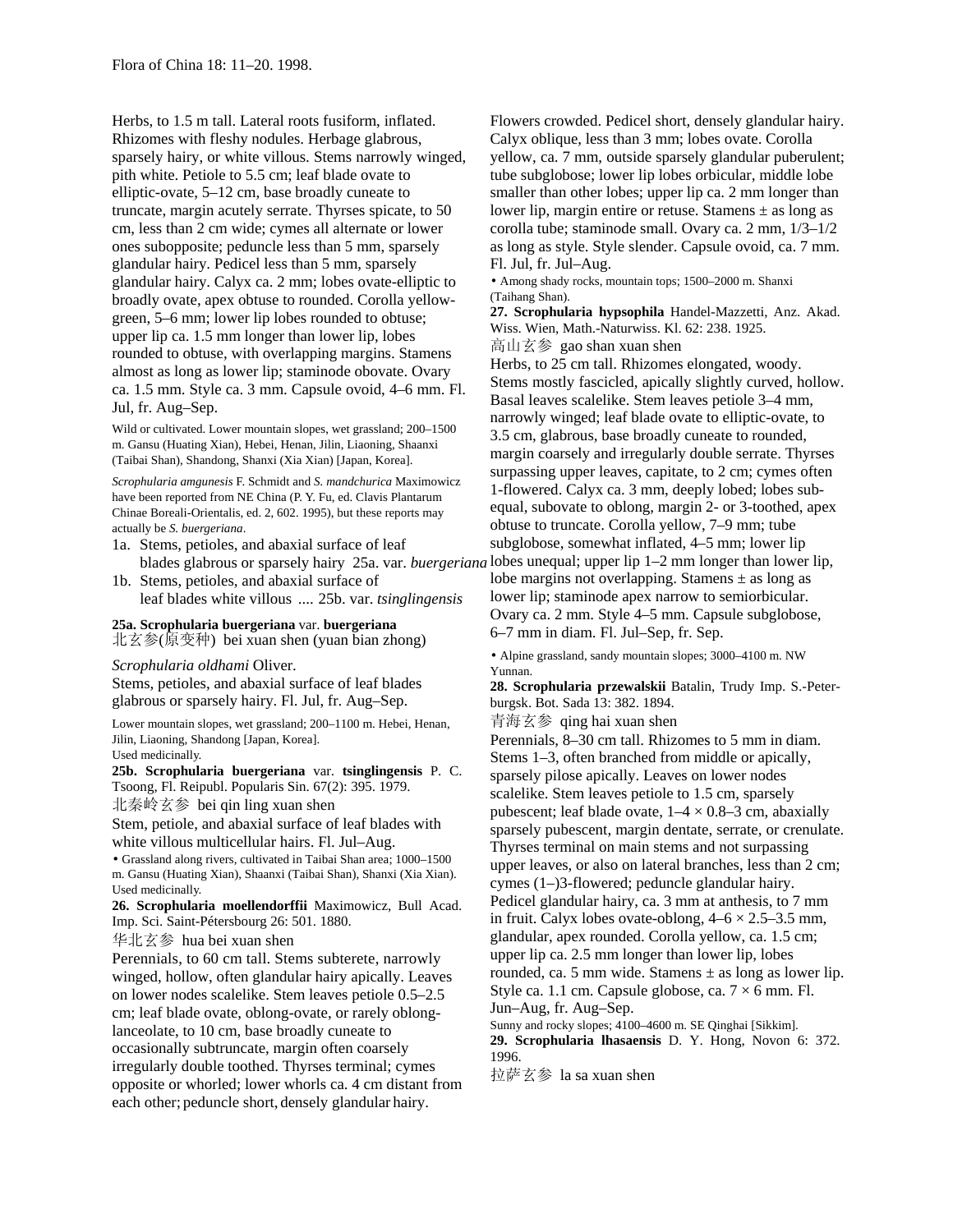Perennials, ca. 15 cm tall, glandular hairy throughout except on corollas, stamens, and pistils. Rhizomes ca. 9 mm in diam. Stems several, cespitose, branched apically and branches usually sterile. Leaves on lower nodes 1 or 2; petiole 2–3 mm; leaf blade scalelike. Stem leaves sessile, ovate to ovate-orbicular,  $1.7-4.5 \times 1-2.5$ cm, base rounded to subtruncate, margin entire or rarely weakly serrate. Thyrses terminal, very short; cymes 4 flowered, in pairs; peduncle ca. 1.2 cm. Pedicel 2–3 mm. Calyx ca. 5 mm, parted almost to base; lobes linear-oblong, apex obtuse. Corolla green-yellow, urceolate, ca. 1.1 cm, glabrous; lower lip ca. 2 mm, upper lip ca. 3.8 mm, lobes not overlapping and ca. 5 mm wide. Stamens slightly exserted, glabrous; staminode clavate. Ovary ovoid, apex gradually tapering. Style ca. 8.5 mm, glabrous. Fl. Jun–Aug. • Rocky terrain; ca. 4600 m. C Xizang.

**30. Scrophularia henryi** Hemsley in F. B. Forbes & Hemsley, J. Linn. Soc., Bot. 26: 178. 1890.

鄂西玄参 e xi xuan shen

*Scrophularia henryi* var. *glabrescens* Hemsley. Perennials, to 40 cm tall. Stems 1 or 2, subquadrangular, hollow, apically puberulent to lanose when young, glabrescent. Petiole 1–2 cm; leaf blade ovate to elliptic, 4–6 cm, abaxially glabrous or puberulent, base obtuse, margin serrate or occasionally  $\pm$  double serrate. Thyrses terminal, spikelike, 4–10 cm, capitate; cymes opposite or whorled; lower whorls 2–5 cm apart; peduncle short; rachis, peduncle, and pedicel densely puberulent. Calyx ca. 4 mm; lobes ovate-orbicular. Corolla yellow-green, ca. 8 mm; tube subglobose, ca. 4 mm; lower lip middle lobe smaller than lateral lobes; upper lip ca. 2 mm longer than lower lip, lobes obovate, with overlapping margins. Stamens slightly shorter than lower lip; staminode ca. 0.5 mm, obovate. Ovary ca. 3 mm. Style ca. 4 mm. Capsule globose-ovoid, ca. 8 mm. Fl. Jun–Jul, fr. Jul–Aug.

• Mountain slopes, on rocks; 2700–3100 m. W Hubei (Shennongjia Linqu).

**31. Scrophularia alaschanica** Batalin, Trudy Imp. S.-Peterburgsk. Bot. Sada 13: 380. 1894.

贺兰山玄参 he lan shan xuan shen

Perennials, to 40 cm tall. Roots to 5 mm in diam. Stems hollow or basally  $\pm$  woody, glandular hairy. Basal leaves scalelike. Upper leaves petiole to 1.3 cm, narrowly winged; leaf blade ovate-elliptic to ovatelanceolate,  $3-8 \times 3-5$  cm, margin coarsely and irregularly double serrate. Thyrses short spicate or subcapitate, 2–8 cm, with 2–4 nodes; cymes opposite; peduncle short. Pedicel short. Calyx 4–5 mm, densely glandular hairy; lobes broadly oblong to broadly elliptic, apex obtuse to rounded. Corolla yellow, 1–1.5 cm, outside glandular hairy; tube slightly inflated, bent forward; upper lip ca. 2.5 mm longer than lower lip, lobes orbicular, with overlapping margins. Staminode

linear-cuneate. Style  $2 \times$  or more as long as ovary. Capsule broadly ovoid, ca. 1 cm. Fl. May–Jun, fr. Jul–Aug. • Crevices along streams, grassland of mountain slopes; 2200–2500

m. Ningxia. **32. Scrophularia delavayi** Franchet, Bull. Soc. Bot. France 47: 15. 1900.

大花玄参 da hua xuan shen

*Scrophularia campanulata* H. L. Li; *S*. *muliensis* H. L. Li.

Perennials, to 45 cm tall. Rhizomes apically to 1.2 cm in diam. Stems fascicled, hollow, sparsely hairy. Basal leaves scalelike. Upper leaves petiole to 4 cm, flattened, narrowly winged; leaf blade ovate to ovate-rhomboid, 2.5–7 cm, usually glabrous, base broadly cuneate to subtruncate, margin incised and double serrate. Thyrses subcapitate or subspicate, 3–10 cm, 1–3-whorled, glandular hairy; cymes 1–3-flowered. Pedicel to 1 cm. Calyx 5–7 mm, oblique, somewhat 2-lipped; lobes acute. Corolla yellow, 0.9–1.5 cm, outside glabrous; tube subcampanulate, ca. 6 mm, inside villous; lower lip middle lobe narrow, ligulate; upper lip longer than lower lip, inside villous, lobes orbicular, with overlapping margins. Stamens ca. 1/2 length of lower lip; staminode rounded to subreniform. Ovary ca. 3 mm. Style at least  $2 \times$  as long as ovary. Capsule narrowly ovoid, ca. 7 mm. Fl. May–Jul, fr. Aug.

• Grassland on mountain slopes, moist areas in scrub, rocky crevices; 3100–3800 m. SW Sichuan, N Yunnan.

**33. Scrophularia chasmophila** W. W. Smith, Notes Roy. Bot. Gard. Edinburgh 13: 181. 1921.

岩隙玄参 yan xi xuan shen

Herbs, to 10 cm tall. Roots to 15 cm. Stems soft and bent. Basal leaves scalelike. Upper leaves petiole 0.5– 1.5 cm, often winged; leaf blade subrhomboid-ovate,  $1.3-2.7 \times 1-2.2$  cm, abaxially hairy, adaxially densely strigose, base broadly cuneate, margin serrate or coarsely serrate, rarely subentire and hairy, veins hairy. Peduncle to 5 mm. Thyrses terminal, cymose, short. Pedicel ca. 7 mm, glandular pilose. Calyx 5–7 mm, somewhat oblique, glandular hairy; lobes unequal, apex often acute. Corolla greenish yellow, 1.5–2.2 cm, glabrous; lower lip lobes ca. 3 mm, middle lobe smallest; upper lobes ca. 5 mm longer than lower lobes, orbicular, with overlapping margins. Stamens shorter than upper lip; staminode linear, clavate, or obovoid. Ovary ca. 2 mm. Style  $4-5 \times$  as long as ovary. Capsule 1–1.1 cm, including beak. Fl. Jun–Jul, fr. Jul. • Stony grassland, among rocks; 3500–4600 m. SW Sichuan, Xizang (Nyingchi Xian), NW Yunnan.

- 1a. Corolla to 1.5 cm; staminode linear or clavate; leaves sparsely serrate or subentire .......................... 33a. subsp. *chasmophila*
- 1b. Corolla 1.8–2.2 cm; staminode obovoid; leaves usually coarsely dentate 33b. subsp. *xizangensis*

**33a. Scrophularia chasmophila** subsp. **chasmophila** 岩隙玄参(原亚种) yan xi xuan shen (yuan ya zhong)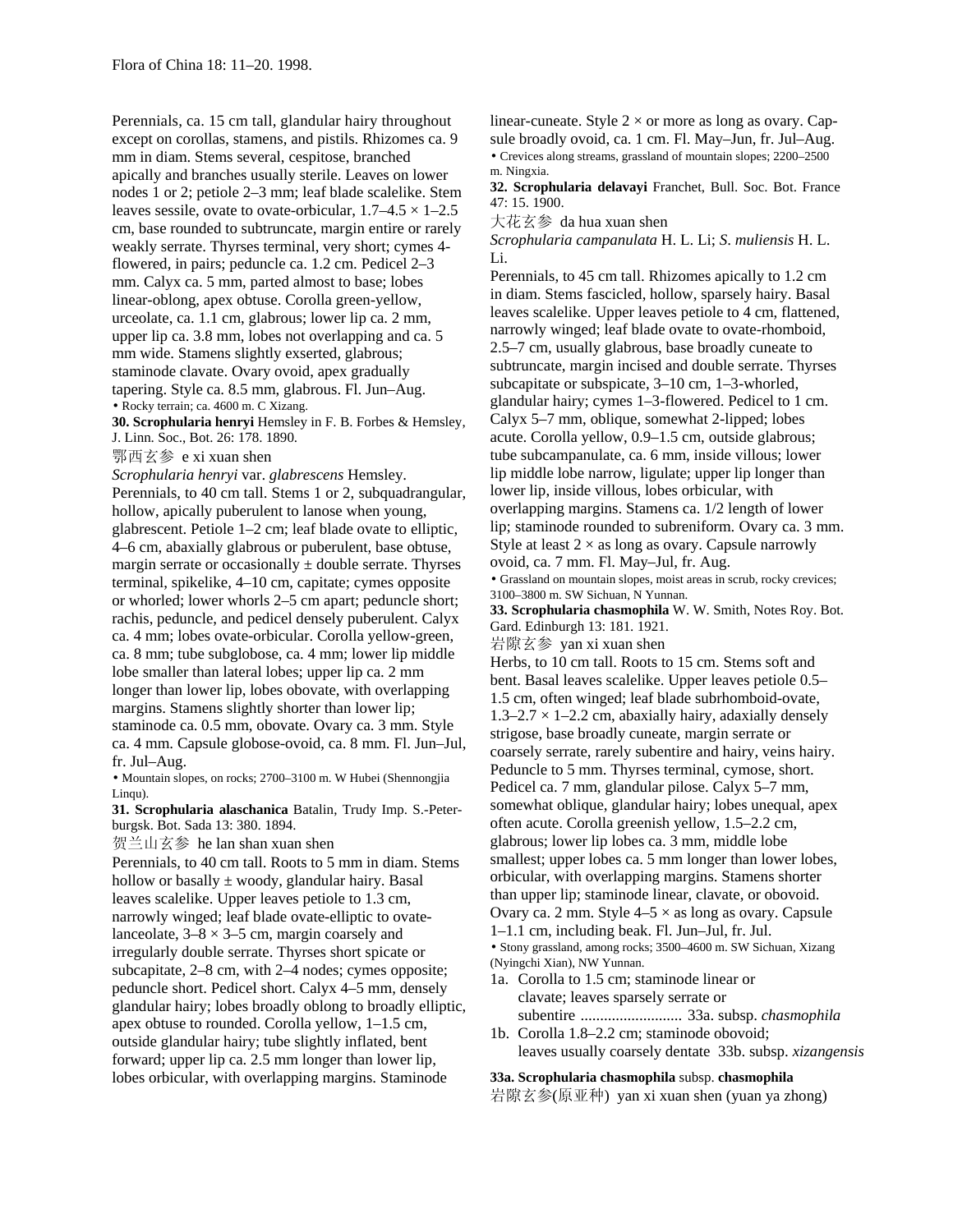*Scrophularia nana* H. L. Li; *S*. *rockii* H. L. Li. Leaves to  $1.8 \times 1.6$  cm, sparsely serrate or subentire. Corolla to 1.5 cm. Staminode linear or clavate. Fl. Jun– Jul, fr. Jul.

• Stony grassland; 3500–4500 m. SW Sichuan, NW Yunnan.

**33b. Scrophularia chasmophila** subsp. **xizangensis** D. Y. Hong, Novon 6: 374. 1996.

西藏岩隙玄参 xi zang yan xi xuan shen Leaves  $1.3-2.7 \times 1-2.2$  cm, conspicuously and coarsely dentate. Corolla 1.8–2.2 cm. Staminode obovoid. • Among rocks; 4000–4600 m. Xizang (Nyingchi Xian).

**34. Scrophularia pauciflora** Bentham, Scroph. Ind. 17. 1835. 轮花玄参 lun hua xuan shen

Herbs, erect, to 1 m tall, branched, blackish when dry. Stems subquadrangular, pith white. Petiole ca. 5 cm, decurrent on stem and becoming winglike ribs, glandular hairy; leaf blade cordate-ovate, to 10 cm, short hairy on veins when young, margin coarsely double serrate. Thyrses often terminal, narrowly spicate, to 20 cm; cymes opposite, widely spaced, usually 4 flowered; peduncle short, glandular hairy. Flowers crowded. Pedicel short, glandular hairy. Calyx 3–4 mm; lobes ovate-lanceolate, glandular hairy, apex acute. Corolla 5–6 mm, glabrous; lower lip middle lobe smaller than lateral lobes; upper lip slightly longer than lower lip. Stamens slightly shorter than lower lip; staminode small or absent. Ovary ovoid, ca. 1.5 mm. Style  $\pm$  as long as ovary. Capsule ovoid, 6–8 mm. Along streams, sandy and wet places; 2000–3500 m. Xizang (Yadong Xian) [Bhutan, India (Darjeeling), Nepal, Sikkim].

### **35. Scrophularia spicata** Franchet, Bull. Soc. Bot. France 47: 14. 1900.

穗花玄参 sui hua xuan shen

Perennials, 0.5–1.5 m tall. Roots fibrous, apically with inflated nodules. Rhizomes perpendicular downward. Stems quadrangular, narrowly winged, basally sparsely villous, apically glandular pubescent, pith white; lower stem hard and not easily compressed at anthesis. Petiole to 5 cm, flattened, narrowly winged; leaf blade oblongovate to lanceolate, ca.  $10 \times 4$  cm, base broadly cuneate to subcordate-truncate, margin crenate to serrate. Thyrses terminal, narrowly spicate, to 50 cm; cymes opposite or subopposite, to 20 pairs, widely spaced, compound, many flowered; peduncle short, densely glandular hairy. Pedicel short, densely glandular hairy. Calyx 4–5 mm; lobes ovate-lanceolate, apex acute. Corolla green to yellow green, 8–10 mm, glabrous; middle lobe of lower lip smallest; upper lip 1.5–2 mm longer than lower lip, lobes ovate, with overlapping margins. Stamens shorter than upper lip; staminode obovate to subrounded. Style ca. 3.5 mm, slightly longer than ovary. Capsule narrowly ovoid to ovoid, to 8 mm. Fl. Jul–Aug, fr. Aug–Sep.

• Alpine grassland, scrub, valleys; 2800–3300 m. NW Yunnan.

**36. Scrophularia mapienensis** P. C. Tsoong, Fl. Reipubl. Popularis Sin. 67(2): 395. 1979.

马边玄参 ma bian xuan shen

Perennials, to 80 cm tall. Lateral roots slender. Rhizomes stout, to 3 cm in diam. Stems erect, hollow; lower stems soft and easily compressed at anthesis. Leaves on basal nodes scalelike, sparsely hairy. Petiole of other leaves less than 2 cm, broadly flattened, basally comose; leaf blade lanceolate-oblong to ovate, 3–7 cm, abaxially often hairy on veins, adaxially sparsely pubescent, base cuneate to obtuse, margin irregularly serrate or double serrate. Thyrses capitate or spicate, to 8 cm in fruit; cymes opposite, widely spaced, often to 4 pairs; peduncle glandular hairy. Pedicel glandular hairy. Calyx 4–5 mm; lobes ovate, glabrous to densely glandular hairy, apex acute. Corolla yellow-white or purple, ca. 9 mm, outside glabrous to glandular hairy, inside glabrous; tube somewhat inflated, ca. 5 mm; lower lip lobes small; upper lip ca. 2 mm longer than lower lip, lobes with overlapping margins. Stamens as long as corolla tube; staminode varying in shape. Ovary 2–3 mm. Style nearly as long as ovary. Capsule narrowly ovoid, 1–1.3 cm. Fl. Jun–Jul, fr. Aug–Oct.

• Under scrub, grassland on mountain slopes; 2900–3900 m. SW Sichuan, NE Yunnan.